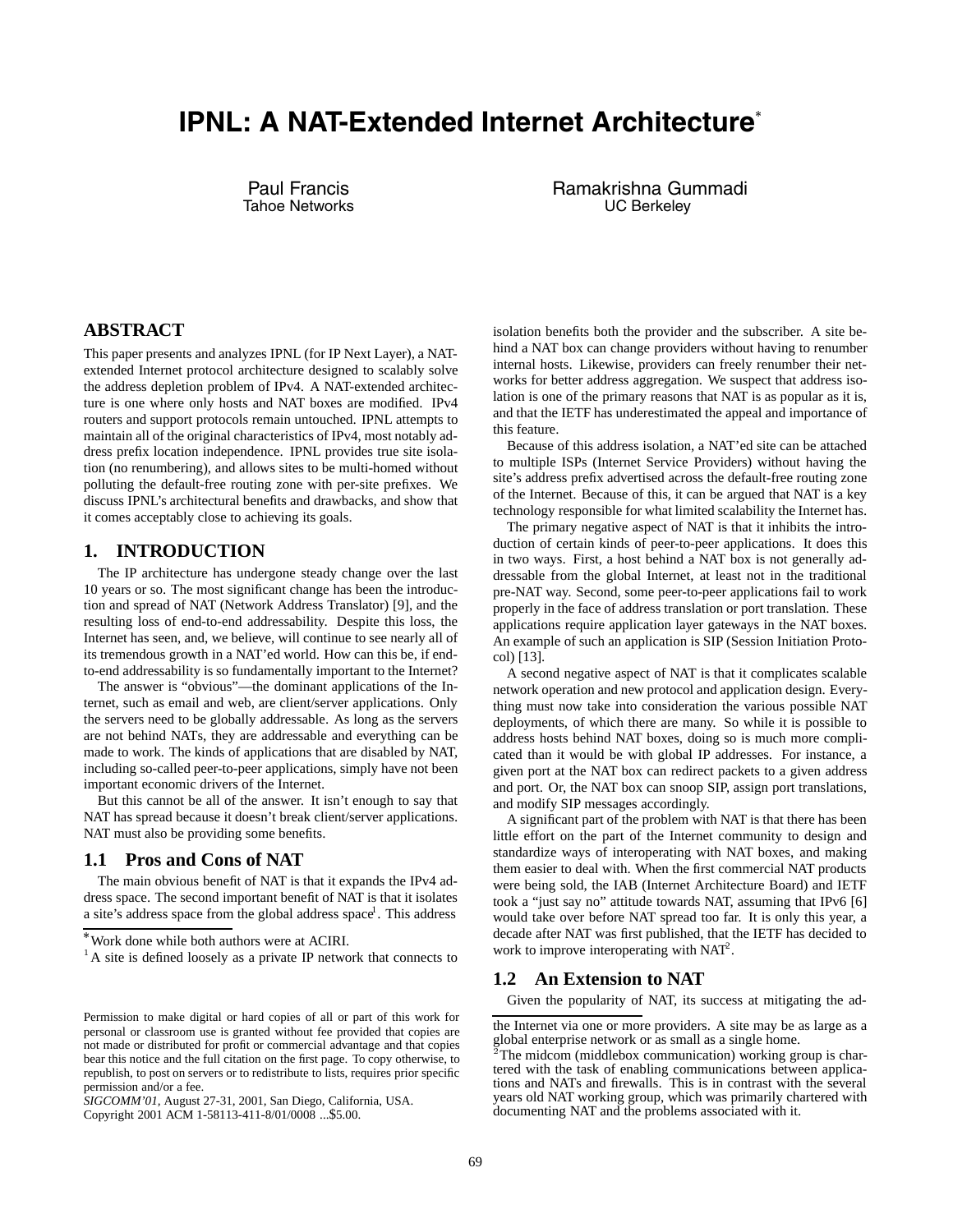dress depletion and scaling problems of IPv4, the existence of an economic driver for its deployment, and the simple fact that the Internet has thrived on a NAT'ed architecture, we were motivated to ask whether some extension of NAT wouldn't make for a genuinely suitable Internet architecture. That is the question addressed by this paper.

This question leads to two more questions:

- 1. What constitutes a suitable Internet architecture, and
- 2. What constitutes an extension of NAT (versus a whole new Internet protocol)?

We have chosen to define a suitable Internet architecture as one that preserves the original characteristics of IPv4 while solving its scalability and address depletion problems. These characteristics include:

- 1. All hosts have long-lived, globally routable addresses (if they so choose) that serve to also identify the host.
- 2. Routers are stateless—they do not require per-connection state, and failure in a router does not result in failure of the connections<sup>3</sup> going through them if an alternate path exists.
- 3. A network's address prefix is assigned independently of where the network attaches to the Internet.
- 4. Packets cannot be easily hijacked by rogue or misconfigured hosts that are not on the physical path of the packets. In IPv4, this characteristic derives from the fact that addresses are both locators and identifiers, and that routers enforce packet delivery to the right location through hop-by-hop coordination and trust.

We emphasize that, in maintaining the characteristics of the original IP while improving its scalability and size, we are, in essence, trying to design a better protocol than IPv4.

Regarding the second question, we define an extension of NAT as one that works by modifying only hosts and NAT boxes. In particular, existing IPv4 routers must not change, and, by extension, the IPv4 layers of hosts must also not change. We also require no changes to DNS, and no new global addressing authorities.

By allowing changes to hosts, we break one of the fundamental properties that has allowed NAT to succeed—that it can be deployed without changes to hosts. This seems to us to be inevitable. We cannot think of any way to significantly improve NAT without making changes to the host. Having said that, we can make the observation that not all host changes are equal. In particular, changes above the transport layer are easier to deploy than changes below the transport layer. Because we have chosen to maintain the original characteristics of IPv4, we have been compelled to make our changes below transport and above IPv4.

An alternative approach would be to forego trying to maintain the original characteristics of IPv4, but allow simpler changes to hosts. For instance, SIP provides end-to-end addressability in the face of NATs, as long as the NAT boxes are SIP proxies or tightly coordinated with SIP proxies. This NAT-as-SIP-proxy approach is stateful, unscalable, has a costly setup, and is a single point of failure (failure recovery would require additional changes to applications). Therefore, it loses some of the important characteristics of the original IPv4 architecture.

Unless IPv6 gets deployed, however, it seems likely that a SIPlike approach, where the host communicates with the NAT box and the firewall out-of-band<sup>4</sup>, is the next likely step in the evolution of the Internet.

## **1.3 IPNL: IP Next Layer**

This paper presents a NAT-extended protocol called IPNL, for IP Next Layer. The purpose of pursuing a totally new design at this relatively late stage in the IPng process is not so much to try to supplant IPv6. Rather, we wish to shed light on a number of questions that remain relevant a full decade after the first wave of IPNG proposals, including a number of NAT-extended proposals, documented in RFC1380 [12].

These questions include:

- 1. Can a NAT-extended protocol achieve the original characteristics of IPv4, and therefore serve as a long-term architecture?
- 2. Can the router scaling problem be solved while maintaining the original IPv4 characteristic of addressing independence?
- 3. Is a NAT-extended approach less expensive than a full replacement of IPv4?

We believe the answer to the first two questions to be a qualified "yes". The original characteristics of IPv4 include long-lived addresses, robustness/statelessness, address independence, and packet hijacking resistance. As will be shown in the remainder of this paper, IPNL is somewhat inelegant in its approach to robustness and hijack resistance. In both cases, additional complexity in the host's IPNL layer is required to bring IPNL close to IPv4 in those areas. Except for that, we believe that we have succeeded in our goals.

As for the third question, more experience with IPNL would be required to determine if it is less expensive than IPv6. In particular, the full set of protocols (routing protocols, mobility protocols, multicast protocols, etc.) would have to be specified in order to compare the two side-by-side. Nevertheless, we make some arguments later on that suggest that a NAT-extended approach may be less expensive to deploy than IPv6.

The major attributes of IPNL are as follows:

- It is a NAT-extended architecture, which means that it maximizes reuse of the existing IPv4 infrastructure, primarily by adding a new layer above IPv4 that is routed by NAT boxes.
- It utilizes Fully Qualified Domain Names (FQDNs) as an end-to-end host identifier in packets.
- It extends the IP address space such that the globally unique IP address space forms the high order part of the IPNL address, and the private IP address space forms its low order part.
- It completely isolates site addressing from global addressing.

The rationale for these attributes is as follows:

**Infrastructure reuse**: We make the assumption that reusing an existing infrastructure lowers the cost of deploying a new protocol. This reduction in cost comes not just from continued use of the current IPv4 infrastructure (including the human skills needed to run it), but also from shrinking the number of phases for deployment of the new protocol from three to two. Specifically, deployment of IPv6 requires three (concurrent) phases: 1) IPv4 hosts talking to IPv6 hosts, 2) IPv6 hosts talking to each other tunneled over IPv4,

<sup>&</sup>lt;sup>3</sup>The term connection in this paper refers to data flow between transport layer entities.

<sup>&</sup>lt;sup>4</sup>Broadly stated, this is the approach being taken by the IETF midcom working group.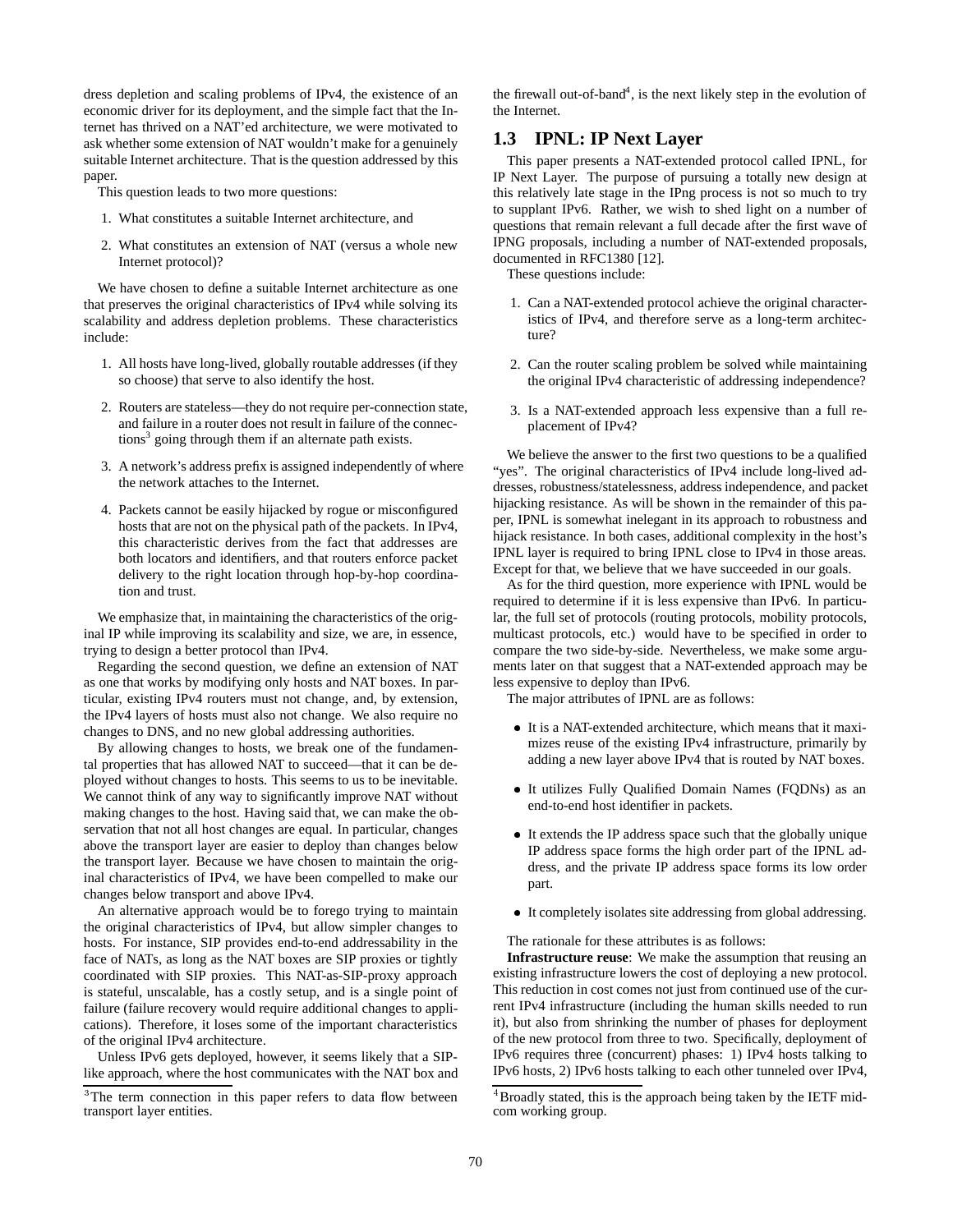and 3) pure IPv6. Mechanisms to fully support all three phases and their interactions must exist.

By architecting IPNL as a layer above IPv4, we avoid the third phase. We assume that this significantly reduces complexity (two phases instead of three, one combination of phases instead of four). For example, approximately half of RFC3056 (6to4) [2] is devoted to interoperability between 6to4 and "native" IPv6. In other words, half of the complexity of RFC3056 comes from interactions between the second and third phases of IPv6 deployment. Having said this, we are quick to point out that we have not analyzed the costs of both approaches any deeper, so this is only an assumption at this point.

**FODN Utilization**: The motivation behind using FODNs also derives from an assumption of lowered deployment cost. In this case, the lowered cost comes from 1) not having to define and administer a new global address space, and 2) being able to reuse much of the existing support infrastructure and applications, including host configuration infrastructure (for example, DHCP [8]), AAA infrastructure (for example, RADIUS [20]), and SIP [13], all of which use FQDNs as the primary form of host identification. The use of the FQDN in this role, however, results in a somewhat different architecture, and the costs and potential weaknesses of this change must be considered.

**Extended IP address space**: This is a natural result of using the existing topology of private address realms connected to each other and the global IP Internet by NAT boxes. Again, by using existing addresses and topological components (realms and NAT boxes), we attempt to minimize deployment costs.

**Isolated site addressing**: This is the only major attribute that doesn't derive from an attempt to reduce costs. Rather, this attribute is the cornerstone of our approach to achieving global scalability in the face of multi-homed sites. The basic idea here is that if we can completely isolate site operation from issues of global connectivity, the ISPs are free to manage addresses as they see fit. The importance of this cannot be understated, and can be understood in light of the following thought experiment.

Consider the case where an ISP has, to pick a number, 50,000 home subscribers in a given address aggregation. The ISP would like to modify the prefixes of half of these subscribers in order to improve its aggregation. Now imagine the ISP having to coordinate with 25,000 home subscribers in order to carry out this change in prefix. Even with automatic renumbering mechanisms, it is highly likely that many things will go wrong in the home networks, making the whole process difficult and expensive. If, on the other hand, the home network addressing is isolated from global addressing, the change could be made without having to contact the home subscribers at all, and the whole process would be greatly simplified.

As part of site isolation, IPNL allows connections to survive renumbering and address change "events" during their lifetime (Section 3).

## **1.4 Outline**

Because of space constraints, this paper does not give a complete description of IPNL. Rather, it focuses only on the key architectural aspects of IPNL. As a result, the reader will walk away from this paper with a basic understanding of IPNL, but also with a host of unanswered questions, some large, some small. For instance, this paper does not describe how IPNL does mobility, multicast, host auto-configuration, anycast, or interworking between legacy IPv4 and IPNL hosts, even though these are obviously critical requirements. For these and other details, the interested reader is referred to [11] for a complete specification of IPNL.

Sections 2 through 5 describe how IPNL implements the cor-

responding four major attributes of IPNL listed above. Section 2 describes IPNL's topology and addressing mechanisms, and lays down the basic architectural constructs. Subsequently, each section introduces additional key IPNL mechanisms; a basic understanding of IPNL is obtained only after reading all four sections. Section 6 describes our prototype implementation. Section 7 compares IPNL with other approaches, prominently IPv6, and Section 8 discusses next steps.

# **2. TOPOLOGY, ADDRESSING, AND ROUT-ING**

The IPNL topology is the same as today's Internet topology: privately-addressed realms connected to the globally-addressed Internet, and, sometimes, to each other, by NAT boxes. The NAT boxes are called *nl-routers*, and the globally-addressed part of the Internet is called the *middle realm*. Privately addressed realms are called *private realms*.

An nl-router that connects a private realm with the middle realm is called a *frontdoor nl-router*, or simply a *frontdoor*. An nl-router that connects two private realms is called an *internal nl-router*. A single physical device can be both a frontdoor and an internal nlrouter. These entities are shown in Figure 1.



**Figure 1: IPNL Topology**

To IP routers<sup>5</sup> in a realm, an nl-router appears to be just another host. To nl-routers, a realm appears to be a multi-access nonbroadcast "link". The "link-layer" protocol of this non-broadcast link is IPv4. In IPNL, the IPNL header is the end-to-end addressing header, and the IPv4 header is delegated the role of an encapsulating "link" header. In other words, at every nl-router hop, the IPv4 header of the incoming packet is stripped away, and a new IPv4 header is attached to the outgoing packet.

IP addresses for a given realm have no meaning outside that realm and never appear in IP headers outside of that realm. This is in contrast to today's situation, where a global IP address does have meaning in a private realm, but not vice versa<sup>6</sup>. This IP address

<sup>&</sup>lt;sup>3</sup>Henceforth, IP boxes mean IPv4 boxes, and IP addresses mean IPv4 addresses.

<sup>&</sup>lt;sup>6</sup>Of course, during transition, NAT and two-faced DNS will continue to operate as they do today, and, in this non-IPNL context, a global address does have meaning in a private realm.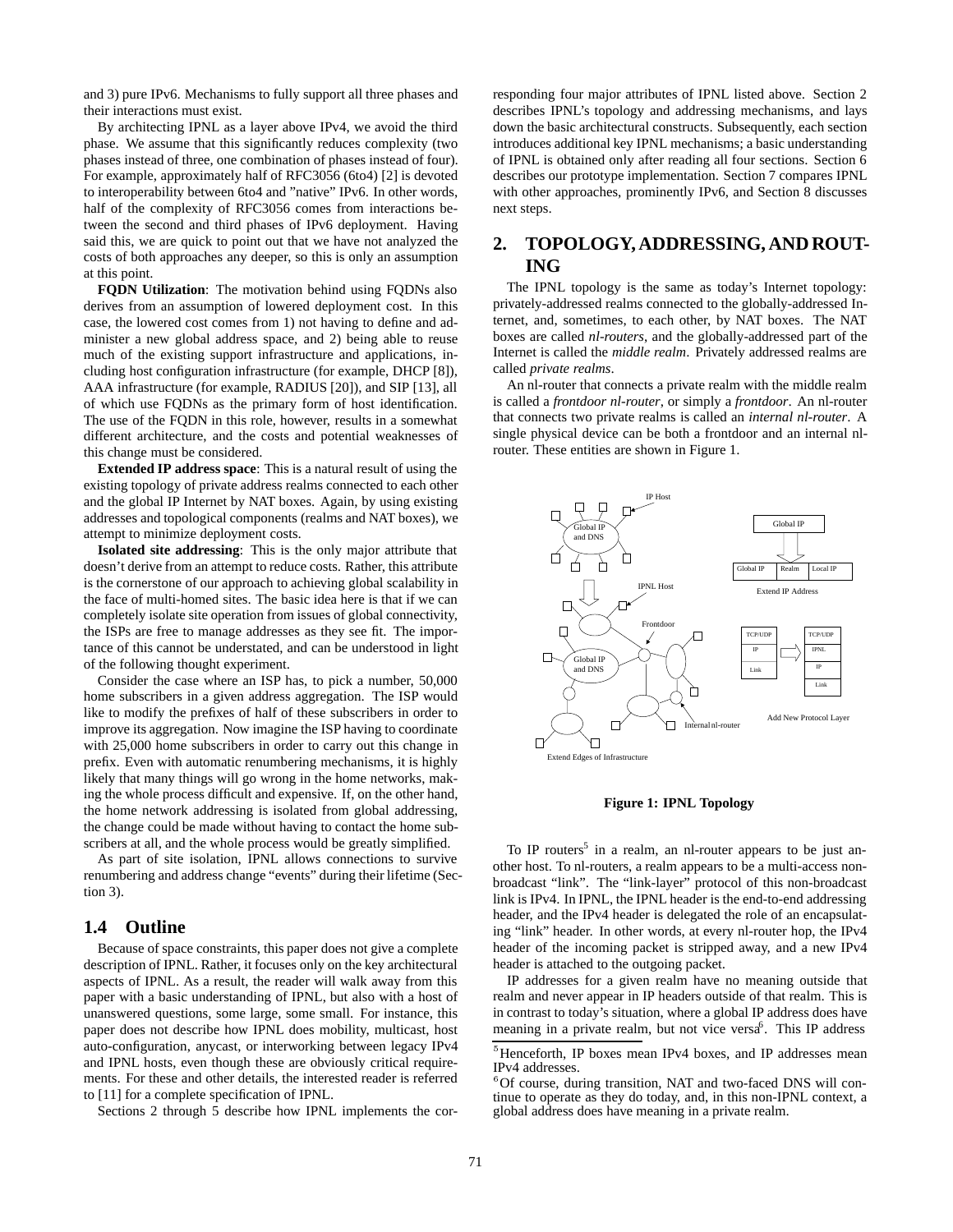isolation partly extends to DNS as well—while there is a single namespace, the DNS infrastructure itself operates independently in each realm, with no knowledge about other realms. This implies no new DNS resource record types are required.

IPNL headers can carry two kinds of routable addresses. One is the FQDN of the host, and the other is the IPNL address of the host. IPNL addresses are fixed-length numerical addresses. Datagram packets may be addressed using FQDNs only, IPNL addresses only, or both. Nl-routers can route packets using either type.

The FQDN serves as a somewhat static "long-term" address. While a host may have multiple FQDNs, the FQDN used for a given connection (or socket instantiation lifetime) must not change during the connection. Applications would normally use the FQDN to identify other hosts, and pass the FQDN to lower layers through the socket API. In such cases, the application is unaware of the IPNL addresses of hosts (including itself).

The IPNL address, on the other hand, is much more dynamic. A host may have multiple IPNL addresses, and these may change during a connection. The FQDN is the glue that binds these multiple IPNL addresses together. FQDNs are transmitted in the initial packet for a connection in each direction. Subsequent packets typically carry only IPNL addresses. IPNL uses both FQDNs and IPNL addresses because FQDN addresses, while fully routable by nl-routers, are of variable length, and expensive to route on. IPNL addresses are short fixed length fields, and, while transient, have the advantage of being efficiently routable. IPNL uses FQDNs to bootstrap and maintain the IPNL addresses.

#### **2.1 Routing by FQDN**

Every realm has associated with it one or more DNS zones. This is necessary in order for FQDNs to be routable addresses. Conversely, every DNS zone is associated with exactly one realm (although its parent zone may be spread over multiple realms). The realm associated with a given DNS zone is called the *home realm* of the zone. It is possible for a host from a given zone to be attached to a realm other than the home realm. Such a host is said to be a *visiting host*, and the realm where it is attached is called the *visited realm*. In Figure 2, the home realm for a.com is realm R1. Host y.a.com is a visiting host at realm R6.



**Figure 2: Example IPNL Configuration**

We say that an internal nl-router is *behind* a frontdoor if it uses

that frontdoor to reach the middle realm. Zone routing information is dynamically maintained in nl-routers so that a packet can be routed from any nl-router behind a given frontdoor to any  $z$ one<sup>7</sup> behind the same frontdoor. This routing information can consist of either an explicit forwarding table entry for the zone, or a default entry towards the frontdoor.

Typically, an nl-router would contain explicit routing table entries for zones in the same administrative domain, and a default entry would be used for all other zones. At a minimum, though, the frontdoor must have explicit routing table entries for all zones behind it. (An nl-router may also have explicit routing table entries for zones behind other frontdoors. These "backdoor" routes are not core to the routing architecture, however, and are not discussed further; [11] has the details for the interested reader.)

This zone routing information is established with dynamic routing algorithms. Zones are treated as maskable addresses in the same way that IP addresses are maskable. Whereas IP addresses are bit-maskable, zones are maskable only at the "dot" boundaries. Nevertheless, mechanistically, they are aggregatable in the same way that IP addresses are aggregatable. As such, multiple zones may be represented by a single routing table entry (for example, zones a.x.com, b.x.com, and c.x.com might appear as zone x.com in a routing table entry).

Zones are, of course, not as aggregatable as IP addresses, both because the assignment of domain names is primarily based on administrative closeness, not topological closeness, and because there are lots of administrative domains. Typically, we wouldn't expect to see much aggregation of zones across realms. Aggregatable zones would normally share the same home realm.

In practice, this lack of zone aggregatability is not a problem because nl-routers only need to keep explicit entries for a tiny fraction of all zones—namely those behind the same frontdoor. If a source and destination zone do not share the same frontdoor, packets are routed from the source zone to the frontdoor by default. The frontdoor then uses conventional global DNS to route<sup>8</sup> packets across the middle realm to the destination frontdoor.

Specifically, A-records in middle realm DNS refer not to the IP address of a host behind a frontdoor, but to the middle realm IP address of the frontdoor. Before a frontdoor can forward a received default-routed packet across the middle realm, it must first have done a DNS lookup over the middle realm to learn the IP address of the neighboring frontdoor.

Up to now, we have described how a packet is routed to a zone behind the same frontdoor, and how a packet is routed across the middle realm to a zone behind a different frontdoor. What remains to be described is how an internal nl-router forwards a packet to individual hosts attached to the same realm. For this, we require that internal nl-routers maintain the following per-host routing information:

- The FQDN and private realm IP address of all hosts in the realm, whether the host is visiting or not, and
- For each host whose home realm is the attached realm, but which is visiting another realm, the FQDN of a zone in the visited realm must be known.

An internal nl-router can learn of non-visiting hosts via a DNS zone transfer. Visiting hosts must register both with an nl-router in

<sup>7</sup> We say "route to a zone" as shorthand for "route to an nl-router attached to the home realm of the zone".

<sup>&</sup>lt;sup>8</sup>This simply means that the frontdoor also acts as a DNS server, and does not mean that it queues up FQDN-attached packets waiting for resolution (see Section 3.3 for an example).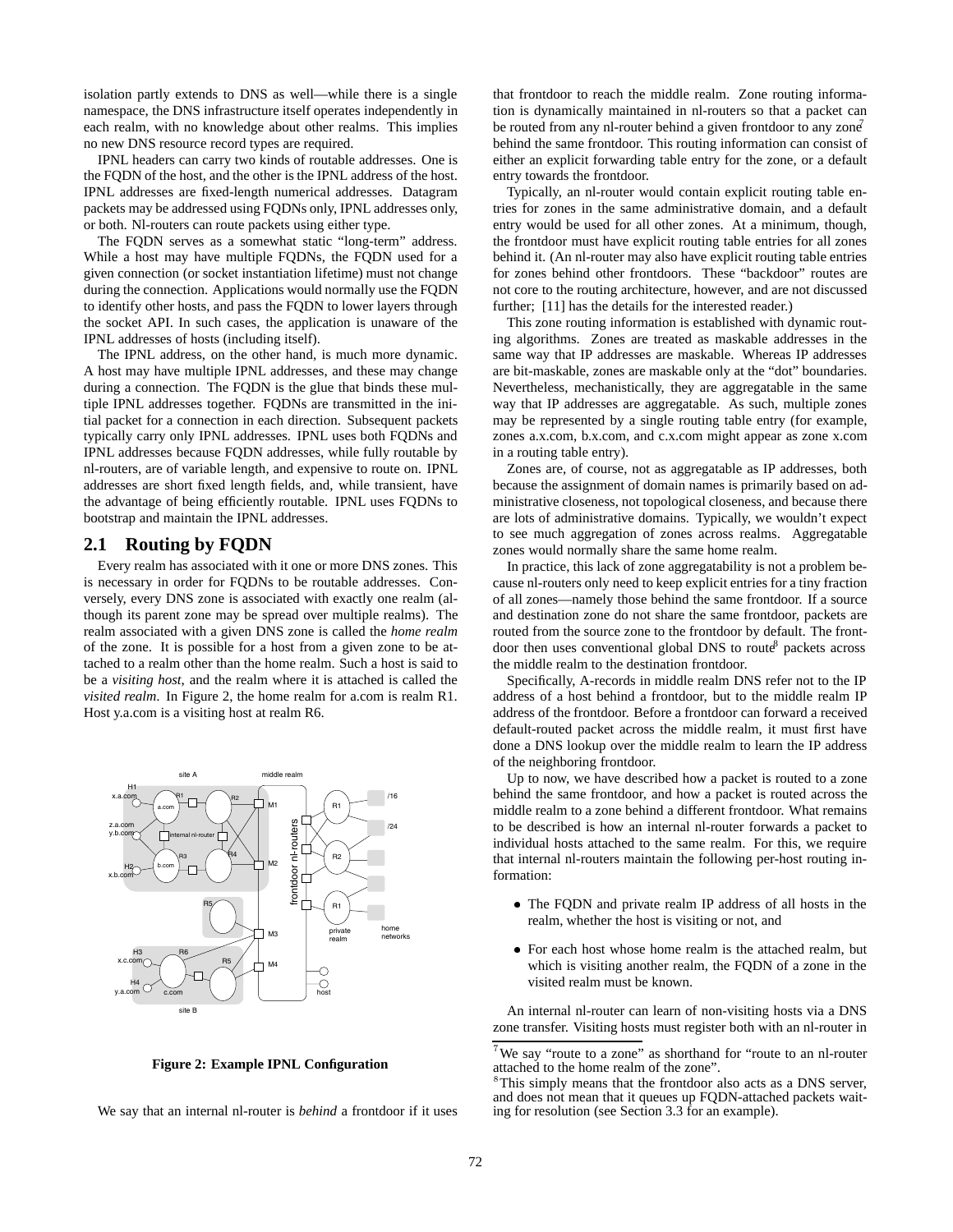its home realm, and with an nl-router in its visited realm. When an nl-router receives such a registration, it, in turn, informs all other nlrouters attached to the realm. These neighbor nl-routers are learned through static configuration.

Because nl-routers must know about every host in its attached realms as well as about every other attached nl-router, it should be clear that private realms are not expected to be very big. They should have only a fraction of the over 16 million (Sections 2.2 gives the IPNL address format, including the sizes of various fields) possible hosts from the private address space.

To summarize, take the case where host x.a.com in Figure 2 is sending a packet to host x.c.com. Default routing gets the packet to frontdoor M1 (or M2). DNS information gets the packet from M1 to M4 (or M3). Dynamic routing on zones gets the packet from M4 to the R5-R6 internal nl-router. Internal nl-router R5-R6's host database gets the packet from there to host x.c.com.

#### **2.2 Routing by IPNL Address**

IPNL addresses are 10 bytes long, and consist of three parts (in order of high-order to low order):

- 1. A 4-byte globally unique IP address, which is the *Middle Realm IP* address (MRIP) of a frontdoor that the host currently uses to reach the middle realm.
- 2. A 2-byte *Realm Number* (RN) identifying the realm behind this frontdoor; because of the possibility of realm number translation (Section 3.2), the exact RN value in this field is meaningful only from the perspective of this frontdoor, and may differ from the RN value used by internal hosts within a site, and by other frontdoors.
- 3. A 4-byte IP address, which is the *End Host IP* (EHIP) address of the host within the realm specified by the RN field.

Neither RNs nor EHIPs are globally unique.

| <------ 4 bytes ------>   <-2 bytes->   <------- 4 bytes ------> |      |             |  |
|------------------------------------------------------------------|------|-------------|--|
|                                                                  |      |             |  |
| MRTP                                                             | RN 1 | <b>RHTP</b> |  |
|                                                                  |      |             |  |

#### **Figure 3: IPNL Address Format**

In addition to being able to route to zones behind their frontdoors, internal nl-routers also know how to route to each realm using the 2-byte RN. This routing information is conveyed by the same dynamic routing protocol used for zones. Such a routing protocol would have several parallels with BGP, and, in fact, a modified BGP could be used. Whereas BGP calculates routes to Autonomous System (AS) numbers and associates IP prefixes with those ASs, IPNL's routing algorithm would calculate routes to RNs, and associate zones with those RNs. In addition, whereas BGP neighbors are reachable across ASs, nl-router neighbors are reachable across private realms.

Packets for realms behind different frontdoors are routed by default to the frontdoor. Frontdoors use the MRIP to forward packets across the middle realm. Once a packet reaches its destination private realm, the attached nl-router uses the EHIP to forward the packet across the private realm to the destination host. Note that the realm-routing protocol may establish different forward and reverse paths between a host and its frontdoor. Thus, we do not require any routing path symmetry assumptions<sup>9</sup>.

Now, we repeat the example of a packet from host x.a.com to x.c.com, but using IPNL addresses instead. The destination address for the packet would be M4:R6:H3 (where M4 is the MRIP, R6 is the realm number, and H1 is the EHIP). Default routing gets the packet to M1 (or M2). MRIP M4 gets the packet from M1 to M4. Dynamic routing on RNs gets the packet from M4 to the R5-R6 internal nl-router. Internal nl-router R5-R6 uses the EHIP H3 to deliver the packet to host x.c.com.

## **2.3 Persistent Host Knowledge**

IPNL hosts are configured with only two pieces of information: 1) their EHIP, and 2) their FQDN. Note that this is exactly the same information they are configured with for IPv4 today. In other words, no new configuration mechanisms (i.e., enhancements to DHCP) are required. Note too that an IPNL host does not keep persistent information about its MRIPs. Instead, these are learned dynamically, literally with every packet received (Section 4.1).

IPNL hosts must also learn the set of nl-routers attached to their realm. The basic approach is for the host to find one nl-router, using either IP anycast or a well-known domain name. This nl-router can then inform the host of the other nl-routers. Hosts periodically refresh this information.

## **2.4 The IPNL Header**



#### **Figure 4: IPNL Header Format**

Figure 4 shows the IPNL Header. It consists of a 24-byte *local header*, an optional 16-byte *global header*, and an optional variable length *FQDN header*. The FQDN header contains, among other things, the source and destination FQDNs of the packet. There is no time-to-live (hop count) field. Nl-routers increment and copy the time-to-live field of the incoming tunnel's IP header to the outgoing tunnel's IP header. The IPNL header is designed so that the RN and EHIP of the source host are in the first 8 bytes of the packet. This allows nl-routers to identify the source host in received ICMPv4 messages. This is important for making debugging tools like traceroute and ping work across realms. Most of the other header fields will be described in subsequent sections.

#### **2.5 Administrative Domains**

There is no correspondence between administrative domains and IPNL topological entities. A large corporation may consume multiple frontdoors and all the realms behind those frontdoors (for in-

<sup>&</sup>lt;sup>9</sup>We, of course, assume that the destination uses the MRIP specified in the source address as part of the destination IPNL address for packets in the reverse direction.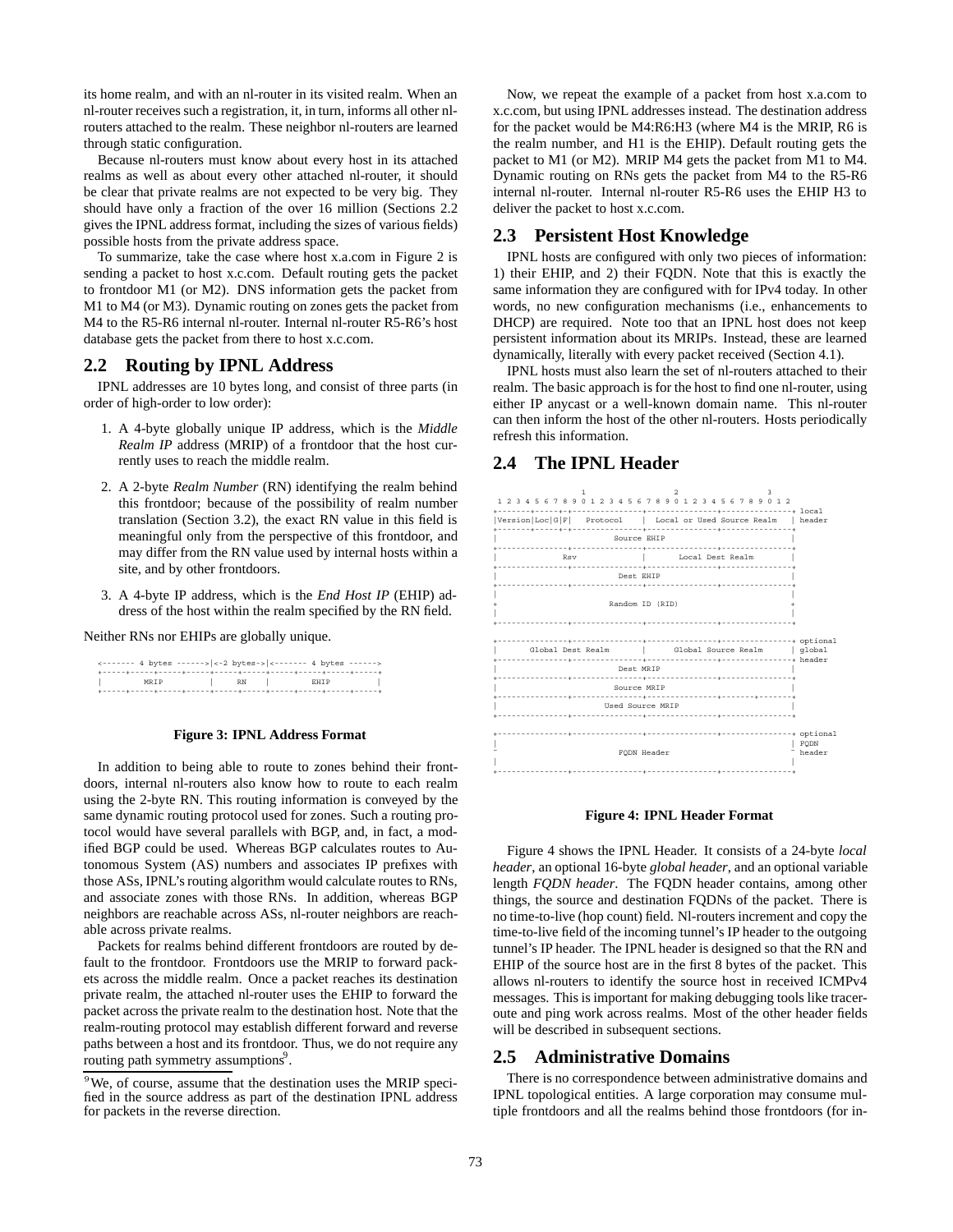stance, the shaded area labeled "site A" in Figure 2). A small corporation may consume only a single realm, sharing an ISP-owned frontdoor with other corporations. A home network may consume part of a realm (for instance a /16 or /24) and share the realm with many other home networks. As such, an ISP could support over 17 million /16 home networks with a single global IP address (65536 RNs by 272 private /16's), for example.

## **3. SITE ADDRESS ISOLATION**

This section describes the aspects of IPNL that allow site isolation. By site isolation, we mean that changes in any of the MRIPs of the site's frontdoors have no effect on internal packet exchanges or routing exchanges. In other words, the MRIP never shows up in any internal routing messages, host configuration messages, or headers of intra-site data packets.

A site's frontdoor MRIPs do, of course, show up in packets between internal and external hosts (called *global* packets). But because these MRIPs are learned on a connection by connection basis, there is no need to statically configure hosts and internal nl-routers with their site's MRIPs. This approach has two advantages:

- 1. There are no renumbering "events" where the addresses of all of a site's hosts must be simultaneously updated whenever the site's prefix changes. While infrequent, this prefix change entails massive changes to the entire site, and can be highly disruptive because all support infrastructure must be atomically updated.
- 2. Connections on a single host persist across multiple address changes on its interfaces. This feature is useful for mobile hosts that change realms or frontdoors. Given that private realms are envisioned to be small, this address change may be fairly frequent.

There are four primary mechanisms that provide site isolation:

- 1. Intra-site headers carry no MRIPs, and are not globally unique.
- 2. Realm number assignments are independently made, which allows sites that share the same frontdoor to independently number their realms.
- 3. IPNL addresses of packets are resolved in-flight, using FQDNs to route unresolved packets.
- 4. A 2-bit "Loc" field in global header (Figure 4) is used to indicate whether a global packet is behind the source or destination frontdoor.

These four mechanisms are discussed in turn.

#### **3.1 Separate Local and Global Headers**

When a host transmits an IPNL packet that does not cross the middle realm, it does not include the optional global header. Such packets are called *local* packets. Internal nl-routers receiving a packet without the global header know that the packet is to be routed locally. Therefore, there is no need for IPNL hosts to know their site's MRIPs. This also means that a site's internal traffic is not effected even if its MRIP changes.

Because locally addressed packets carry no MRIPs, they are not globally unique. Local packets behind other frontdoors can have the same headers. This use of a local packet is similar in many respects to the site-local address of IPv6 [14]. The IPv6 site-local address is distinguished by a specific 48-bit prefix, and like the IPNL local address is unique only within a site. The purpose of the sitelocal address in IPv6 is to lessen the impact of site renumbering.

Thus, if an IPv6 site is renumbered, intra-site connections using the site-local address will not be affected by the change. By allowing hosts to dynamically learn MRIPs, IPNL takes this one step further, allowing even global connections to survive renumbering.

The use of locally unique addresses in both IPNL and IPv6 raises two problems:

- 1. How can the same local address from different sites be recognized as belonging to different sites, and
- 2. How does a host know that a given destination can be locally addressed?

IPv6 has no explicit mechanism to address the first question. It is up to site administrators to ensure that the context of all IPv6 site-local addresses is maintained. IPNL, on the other hand, uses FQDNs for this purpose. Because FQDNs carried in packet headers are fully routable, they can be used in lieu of IPNL addresses in configuration files. IPNL addresses may still have to be used directly when debugging network problems, so IPNL doesn't solve the problem completely. But such instances are clearly constrained and limited.

As for the second question, the primary mechanism by which IPv6 hosts determine whether a destination host is within a site or not is through the use of "two-faced" DNS. That is, DNS must know whether a given query is from a host within the site or external to the site, and compose its answer accordingly. It should be noted that the use of site-local addresses in IPv6 is entirely optional, whereas in IPNL it is mandatory. Therefore IPv6 users can get around the problems inherent in site-locals by simply not using them.

The way an IPNL host learns that a destination is locally addressable is through a technique whereby IPNL addresses are composed "in-flight" (Section 3.3).

#### **3.2 Realm Number Independence**

A problem comes up with realm number assignment when multiple sites share the same frontdoor. The purpose of site address isolation is to eliminate dependencies on the addresses assigned by ISPs, and by extension, from the addresses assigned to topologically nearby sites. Because all realm numbers behind a given MRIP must be unique, without some additional mechanism, all realm number assignments within sites that share the same frontdoor would have to be coordinated. This would defeat some of the benefits of site address isolation. For example, in Figure 2, the two sites sharing frontdoor M3 would have to coordinate their realm number assignments with each other. Without such coordination, both sites may assign the same RN numbers, as is shown with both sites having a realm numbered "R5".

IPNL allows independent realm number assignment by allowing different realm numbers to be used internal and external to a site. This is possible because realms are identifiable by their DNS zones. The neighbor nl-routers on either side of a site boundary know what realm number the other is using to identify a given realm. When the neighbors are internal nl-routers, this is scalably learned by the dynamic routing algorithm or by explicit configuration. When packets are locally addressed, the realm numbers are translated as the packet crosses site boundaries.

Because each frontdoor must have explicit routing information for all realms behind it, each frontdoor assigns realm number values to all realms behind it independent of the realm numbers assigned by the site. For globally addressed packets, the realm numbers assigned by the frontdoor are carried in the Global Dest Realm and Global Source Realm fields (Figure 4). These fields are tightly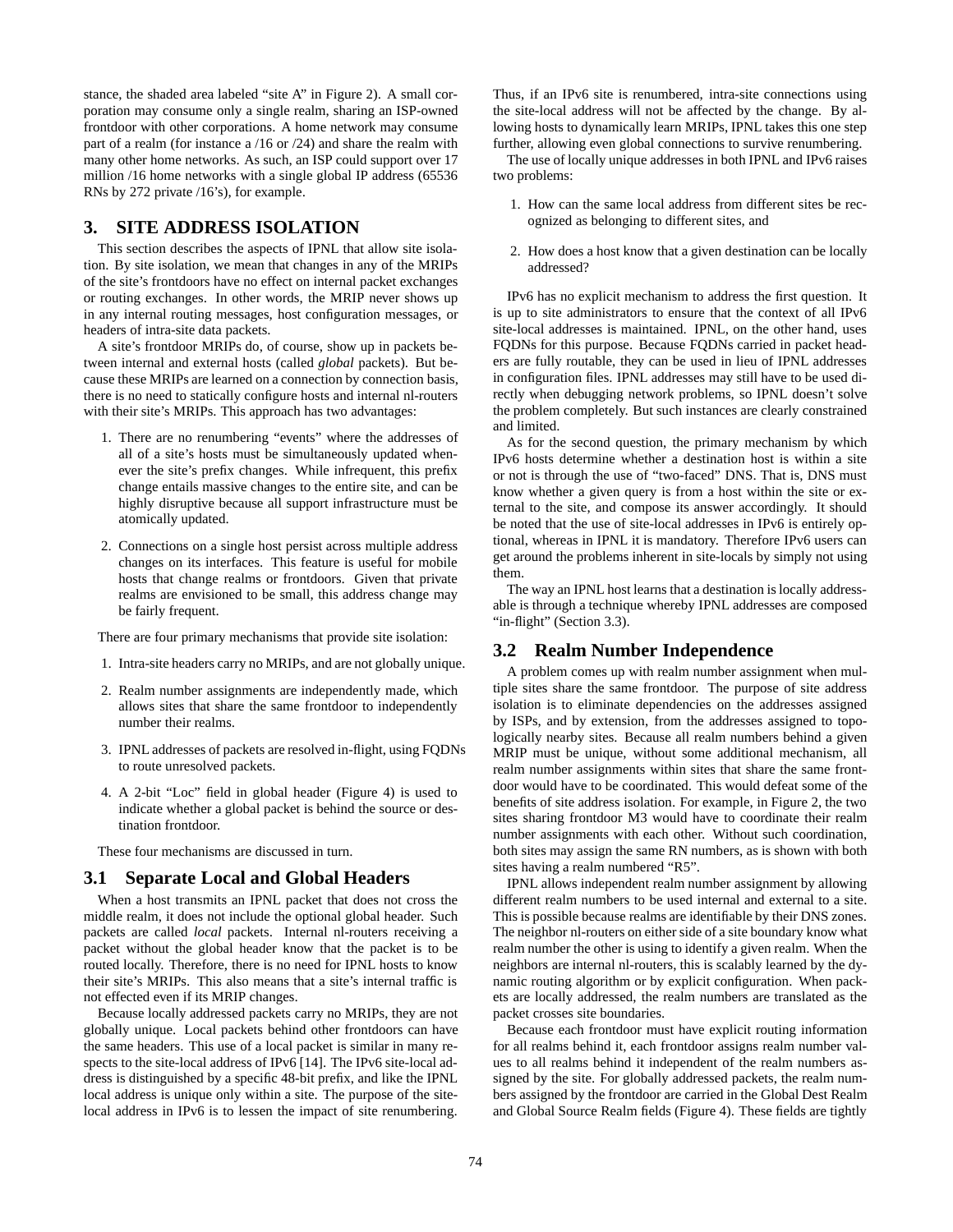coupled to the Dest MRIP and Source MRIP fields respectively. In other words, the realm number in the Global Dest Realm field is always the realm number assigned by the frontdoor defined by the Dest MRIP field. In the remainder of the paper, the Dest MRIP and Global Dest Realm fields are treated a single unit, and written as Dest MRIP+RN (and likewise for Source MRIP+RN).

For instance, in Figure 2, M3 recognizes that two realms have the same realm number, and externally represents one of the realms as having a different RN. As such, a host talking to a host on site B's R5 would see a different realm number, say R7. M3 would translate between the two RNs.

Every frontdoor can assign its own values for the external representation independent of other frontdoors. As such, it is a completely local and automatic function. For instance, M3 might represent site B's R5 as R7, while M4 represents it by R8. Different packets for a given connection may go through either frontdoor, for instance if one of the frontdoors crashes. As described in Section 4, IPNL has various mechanisms to maintain host identification in the face of such changes.

## **3.3 In-flight IPNL Address Resolution**

When a host initiates a connection, it only knows three addresses:

- 1. its own FQDN,
- 2. its own EHIP, and
- 3. the FQDN of the destination.

In particular, it does not know its own MRIP and RN. It learns the destination host MRIPs by transmitting a message to a frontdoor asking that frontdoor to do a middle realm DNS lookup for the destination. But it does not know the destination's RN and EHIP when it transmits its first packet. Instead, the source MRIP and RN, as well as the destination RN and EHIP, are written into the packet as the packet travels from source to destination.

This is best described by example. In Figure 2, assume that host H1 is transmitting a packet to host H3. First, it requests a DNS lookup for H3's MRIPs from one of its own frontdoors. This is done by transmitting a request message hop-by-hop to each nlrouter on the way to the frontdoor. The first nl-router that can answer the message does so. If no nl-routers can answer it, the frontdoor does a DNS lookup over the middle realm.

The initial packet from H1 to H3, then, contains both hosts' FQDNs, H1's EHIP, and one of H3's MRIPs (say M4). All other IPNL address fields are transmitted as values defined as "unknown". When the packet reaches the R1-R2 internal nl-router, it knows that the packet came from realm R1, and writes that RN into the Local Source Realm field. When the packet reaches frontdoor M1, it writes its MRIP and its representation of the source RN into the Used Source MRIP+RN fields (overwriting the Local Source Realm value, which is no longer needed once the packet traverses the frontdoor). When the packet reaches M4, it uses the FQDN to determine the RN for the destination zone. It writes its own MRIP and its representation of the destination RN into the Dest MRIP+RN fields. It also writes the local representation of the destination RN into the Local Dest Realm field. When the R5-R6 internal nl-router receives the packet, it looks up H3's EHIP and writes that into the destination EHIP field.

When H3 receives the packet, both IPNL addresses are complete. H3 stores the received values in a control block used only for this connection. In the return packet, the received Used Source MRIP+RN (M1+R1) are copied into the Dest MRIP+RN fields, the received Dest MRIP+RN fields (M4+R6) are copied into the Source MRIP+RN fields, and the FQDNs and EHIPs are reversed.

When this packet exits site B, the exiting frontdoor writes it's MRIP+RN into the Used Source MRIP+RN fields. If the exiting frontdoor was M3, then H1 will receive a return packet with M1+R1 as the Dest MRIP+RN, M4+R6 as the Source MRIP+RN, and M3+R6 as the Used Source MRIP+RN.

H1 stores M4+R6 as a valid MRIP+RN for H3, but stores M3+R6 as the active MRIP+RN for H3. H1's return packet does not require the FQDNs. The Source MRIP+RN is copied from the received Dest MRIP+RN (M1+R1). This allows H3 to identify the source of the packet, even if, for instance, the packet exits site A through M2. The Dest MRIP+RN is set as M3+R6, and the EHIPs are reversed. Subsequent packets do not require FQDNs. The Source MRIP+RN is always used to identify the incoming packet. The most recently received Used Source MRIP+RN is always used to return packets.

Now consider the case of a packet from H1 to H2, a host in a different realm but behind the same frontdoor. In this case, when H1 transmits the DNS lookup request message, the first internal nlrouter to receive the packet (say R1-R2) knows from the destination FQDN that the destination realm is local. The internal nl-router replies to this effect to H1. H1 then transmits a packet similar to the one in the previous example, but with the Dest MRIP field set to a well-known value meaning "none"<sup>10</sup>. The source RN and destination RN and EHIP fields are filled in as described in the previous example, but using the Local Source and Local Dest Realm fields. Once H1 learns these fields from the return packets, subsequent packets contain neither the FQDN nor global headers.

Consider a packet from H1 to z.a.com attached to the same realm. In the case the nl-router receiving the DNS lookup request message knows that the destination is in the same realm, and returns an answer to that effect including the destination host's EHIP. H1 then transmits a packet directly to z.a.com with the source and destination EHIP fields set, and the source and destination RN fields set to a well-known value meaning "this realm".

Finally, consider a packet from H2 to H4. H4's home realm is R1, but it is visiting realm R6. In this case, H2's initial packet will be routed to one of R1's nl-routers, say R1-R3. R1-R3 knows that H4 is in realm R6 with zone c.com, based on a registration message previously sent by H4 and distributed to nl-routers R1-R3 and R1- R2. R1-R3 will return a "redirect" message to H2 telling it the visited realm of H4. (As will be described in Section 5, the redirect is weakly authenticated by the Random ID (RID) field which makes spoofing hard, but is subject to man-in-the-middle attacks.) Subsequently, H2 will transmit a packet containing two Dest FQDNs in the FQDN header: y.a.com and c.com. FQDN c.com will get the packet routed to an nl-router of R6. This router will know the EHIP of y.a.com due to a previous registration from y.a.com, and the packet will be delivered.

#### **3.4 The Location Field**

The reader may have noticed a problem in the above H1-H3 example with regards to packets that do not contain the FQDN header. The problem arises because internal nl-routers do not know their own MRIPs. Without additional information in the packet header, the nl-router cannot know whether a packet should be routed to a local realm or to the frontdoor.

This problem is solved by the 2-bit location (or loc) field. The loc field is used only for packets that contain the global header but not the FQDN header. The loc field has three values: "behind the source frontdoor", "in the middle realm", and "behind the desti-

 $10$  IPNL header formatting requires that the global header be attached anytime the FQDN header is attached. In this example, however, the global header plays no role.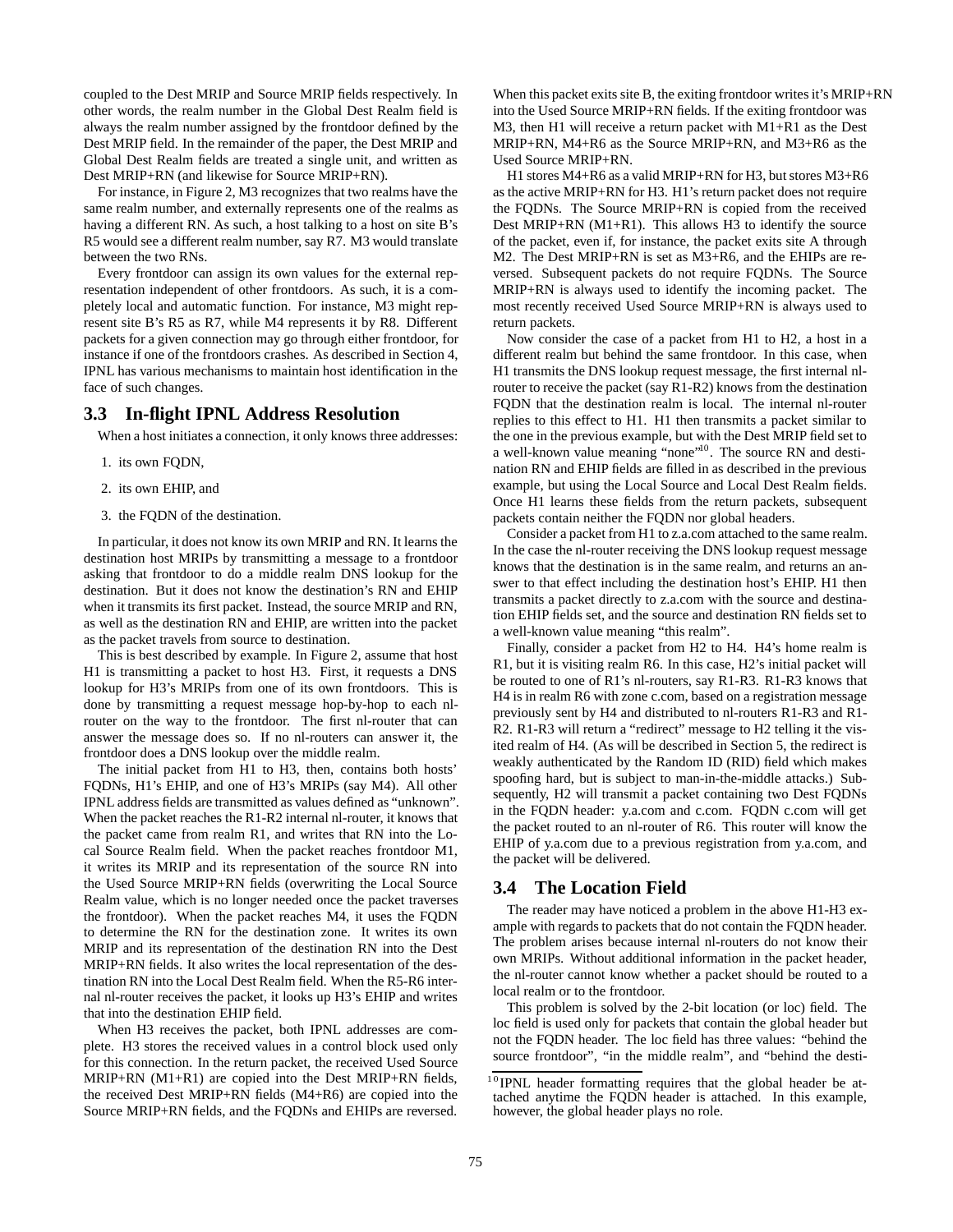nation frontdoor". Packets are initially transmitted as "behind the source frontdoor". This tells internal nl-routers to default route the packet to the nearest frontdoor. This frontdoor changes the loc field to "in the middle realm" when it transmits the packet to the destination frontdoor. The destination frontdoor then changes the loc field to "behind the destination frontdoor" and forwards the packet towards the destination realm. Internal nl-routers behind the destination frontdoor continue to route the packet to the destination realm until it reaches the destination.

## **4. ROBUSTNESS**

This section discusses robustness issues in IPNL, and describes the mechanisms used to achieve robustness. Specifically, we are concerned with how paths can be re-routed around failed nl-routers. Before discussing robustness in IPNL, we need to first consider what makes IPv4 robust. The primary principles of robustness in IPv4 are:

- Statelessness: There is no connection state in IPv4 routers. As long as an alternate path can be found around a failed router or link, communications between end-points can continue.
- Dynamic routing: This is what finds paths around failed routers.
- Neighbor pinging: Before dynamic routing can find alternate paths, a node (host or router) must first discover that its neighbor router is down. This is not possible unless either 1) each node has a relatively small number of neighbors (small fanout), or 2) there is native multicast between nodes in order to efficiently broadcast neighbor reachability information.
- Decoupled name resolution and routing.

IPNL attempts to follow these same principles. All nl-routers in IPNL are stateless (as long as both hosts are IPNL hosts. If one of the hosts is an IPv4-only host, then the nl-router must, of course, perform NAT, which is stateful). IPNL also uses a dynamic routing algorithm behind frontdoors. Although IPNL uses FQDNs as routable addresses, name resolution within a realm works the same way as it does today.

The only IPv4 robustness principle IPNL can not use is neighbor pinging between hosts and nl-routers across private realms, and between frontdoors across the middle realm. Both of these cases have a large fanout over non-multicast infrastructures. It is impossible for frontdoors to even know about each other, much less be expected to ping each other. Likewise, it is unrealistic to expect the nl-routers attached to a private realm to send reachability messages to all hosts attached to the realm.

IPNL uses two basic mechanisms to overcome this inability:

- 1. An "in-band trace" mechanism, and
- 2. Additional "path discovery" mechanisms in hosts, which are invoked after a timeout when no packets are received from a remote host.

# **4.1 In-band Trace**

IPNL has two forms of in-band trace. One allows hosts to quickly detect failure of an nl-router in its realm. The other allows hosts to quickly detect failures in a destination host's frontdoor. The principle of in-band trace is best described through example. We start with the first because it is easier to understand.

For each connection, the host IPNL layer maintains a variable called "next-hop" that contains the IP address of the nl-router to which it should transmit packets for that connection. Next-hop is initially set to any attached nl-router. Subsequently, next-hop is always set to the source IP address of the latest received packet.

For example, assume that H1 is receiving packets from H4 via internal nl-router R1-R2. H1's next-hop value for this connection is R1-R2. Now, suppose that R1-R2 crashes. The dynamic routing algorithm operating in site A will discover this crash because of keep-alive messages between neighboring nl-routers across private realms. As a result, packets transmitted by H4 will be routed through nl-router R1-R3. When H1 receives such a packet, it will change its next-hop value from R1-R2 to R1-R3. Subsequent packets sent by H1 will go through R1-R3.

The principle here is that the presence of the source IP address in received messages represents a "trace" of part of the path from H4 to H1—specifically the last hop. This trace tells H1 how to route subsequent packets. The same principle applies to frontdoors.

For every globally addressed connection, the host IPNL layer maintains three pieces of information:

- 1. A list of MRIPs for the destination host (learned through DNS),
- 2. A list of MRIP+RN combinations for the destination host received in either the Used Source or Source MRIP+RN fields of previous packets for the connection, and
- 3. The latest Used Source MRIP+RN combination received.

Continuing the example of Section 3.3, assume that packets between H1 and H3 are using frontdoors M1 and M3 respectively. As long as this is the case, the Source MRIP+RN and Used Source MRIP+RN fields will match. Now assume that M1 crashes. Site A's internal dynamic routing will discover this. As a result, subsequent packets will exit site A through frontdoor M2. M2 will write M2+R1 into the Used Source MRIP+RN fields. When H3 receives this packet, it will recognize the source from the Source MRIP+RN fields (M1+R1), and also that a new frontdoor is being used (from M2+R1 in the Used Source MRIP+RN fields). Subsequent packets from H3 use M2+R1 in the Dest MRIP+RN fields, thus routing the packets through frontdoor M2.

Note that both of these trace mechanisms require that return packets be sent by the destination host. Fortunately, most applications send packets in both directions relatively frequently. However, some do not. In addition, the trace mechanism does not work for certain simultaneous failures. For instance, if both M1 and M3 in the previous example crash simultaneously, this mechanism does not work. Packets from H3 to H1 will indeed travel out of M4, but they will be transmitted to M1 and lost. H1, as a result, will never see a packet from H4, and will not learn that M3 has crashed. This leads to the need for the following path discovery mechanism.

#### **4.2 Additional path discovery**

If a host unexpectedly stops receiving packets for a given connection, it does not know if the reason is because the host has died, or some combination of failures is preventing packets from being received. When this happens, the host IPNL layer takes proactive steps to resolve the problem. The trigger for this can be either from the IPNL layer's own timeout mechanisms, or by request from the upper layer. The latter is preferred because the upper layer has a better idea as to whether it should be receiving packets.

The IPNL layer takes a series of steps to resolve the problem. First, it pings its own nl-router to make sure that it is alive. If not, it pings other nl-routers until it finds one. If this succeeds, then the host, in turn, sends pings to the destination host using all of the MRIP+RN combinations it has learned for the connection. If still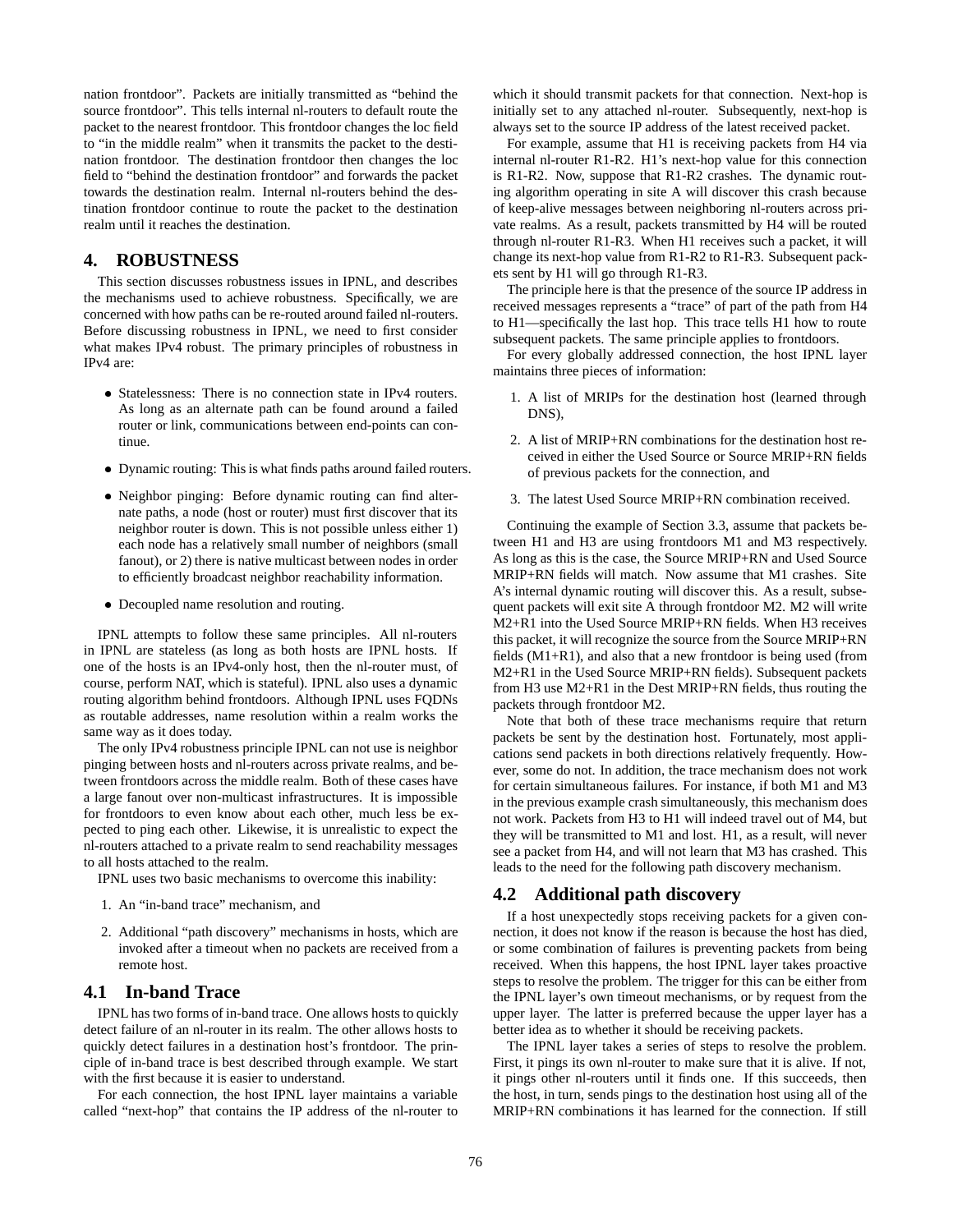no return packets are received, the host tries the MRIPs it learned from DNS, or if it hasn't queried DNS, it does so.

If all of this fails, then the destination host is considered unreachable. The application or the IPNL layer may choose either to terminate the connection, or to wait for a while and try again.

## **5. FQDNS AS OVERLOADED ADDRESSES**

The biggest departure from current IP architectures is IPNL's use of FQDNs for end-to-end routing and identification. Note that we say routing and identification, not simply identification. This is because, in a sense, IPNL can be viewed as routing on FQDNs across the middle realm.

To understand the pros and cons of using FQDNs as both a locator and an identifier, we must first examine the role of the IP address in locating and identifying the destination. The fact that IP addresses are "overloaded", that is that they serve to both locate and identify hosts, has been discussed in numerous articles ( [3] [21]). The primary issue has been whether the location and identification functions should be combined in a single address, as with IP, or split.

The first author of this paper came out strongly for the split approach a decade ago in an early IPng proposal called Pip [10]. While he still believes in the principle, he also acknowledges that the mechanism used in Pip, a simple 64-bit flat identifier, was naively inadequate. This is because it would have been trivial to spoof a host and hijack its packets from anywhere in the network (not just from a man-in-the-middle position).

The only way to really effectively separate location from identification is to use an identifier that is both cryptographic and independent of any network layer addresses. Recent work proposed in IETF, particularly the Host Identity Payload (HIP)  $[17]$ <sup>11</sup> but also Purpose Built Keys (PBK) [1], take this approach. Both of these have an anonymous mode in which a public key infrastructure or exchange of keys in advance is not necessary, making them appropriate for general use over the Internet. IPNL as of yet does not use a HIP approach, but would likely do so if the approach pans out.

The overloaded approach is a simple and elegant way to subvert hijacking of packets, at least where there is no man-in-the-middle attack. Because routing algorithms enforce delivery of packets to the destination address, and because router neighbor relationships are manually configured and therefore relatively hard to spoof (though by no means impossible), making the address also the identifier makes it very hard to hijack packets. This powerful feature is primarily what makes the overloaded approach attractive to its proponents.

The negative aspect of overloading the address is that the identification part becomes dependent on where a host is attached to the Internet. This results in the renumbering issue that has caused so much concern and added complexity (renumbering algorithms, site-local addresses) in IPv6. It is primarily this negative aspect that makes the overloaded approach unattractive to its opponents.

IPNL attempts to get around this impasse through the use of three components:

- 1. The FQDN, which is used primarily as an identifier, but often as a kind of locator too,
- 2. The IPNL address, which is used primarily as a locator, but sometimes also as a short-term identifier (i.e. when the Used fields contain a different value),

3. A Random ID (RID), which is used purely as a per-connection short-term anonymous identifier in order to prevent spoofing.

We concede that we are not happy about there being three components. We wish that one were enough, because that would be a lot simpler. The need for three is a reflection of the difficulty of getting both location independence and spoof-resistance out of a single address.

We start with the FODN. We maintain that the FODN as used in IPNL is, in essence, an overloaded address. That is, it both locates and identifies a host in the same sense that the original IPv4 address both located and identified a host. The original IPv4 address had the following overloading characteristics:

- 1. **Immediately returnable**: A non-spoofed source address in a received packet can be used to transmit a packet back to the source host.
- 2. **Non-hijackable**: A spoofed source address in a received packet does not cause a return packet to go to the source host.
- 3. **Long-term identifiable**: A non-spoofed address can be used at a much later time to send packets to the same host. This can be an address that was learned from a received source address or through some other means.

We can say the same three things about the FQDN as used in IPNL. This leads to the question: how can an FQDN have the same address overloading characteristics of the original IPv4, and yet not be subject to the renumbering problem? The answer lies in three important differences between the way DNS scales and the way IPv4 scales.

- 1. DNS derives its scalability from caching (especially NS-record caching), while IPv4 gets its scalability from aggregation. The chain of pointers in DNS start at a handful of root DNS servers. If there were no caching, and all DNS queries had to go through the root servers, DNS would obviously never scale.
- 2. DNS is dependent on IPv4, whereas IPv4 has no such dependencies. Because of IPv4, any two DNS servers anywhere in the world can be configured as neighbors.
- 3. A leaf DNS domain has only one parent domain. Put another way, DNS domains are all single-homed. Therefore, the multi-homing issue doesn't even come up in DNS.

These three things taken together result in the property that the name of a host has no dependence on where that host connects to the Internet. As it turns out, this does not quite solve all renumbering issues, though it comes close. The issue here is that of a multihomed network that gets Internet connectivity from two ISPs, but gets its DNS service from only one of the ISPs. (By virtue of the third DNS scalability property above, it has no choice but to gets its DNS service from one and only one ISP.)

Consider again our example of an ISP L changing the prefix of 25,000 home subscribers. Suppose that 15,000 of these are multihomed as described above, and that 1/2 of them get their DNS service from some other ISP M. To change these 7,500 subscribers' prefixes, for each subscriber ISP L has to communicate this change to ISP M. This would be far less difficult than getting subscribers to renumber their home networks as with IPv6. For instance, the ISP can discover which ISP is hosting its customers' DNS simply by doing a DNS query on the customers' domain name. Note that this same problem also exists for IPv6 (in addition to the renumbering issue).

 $11$ <sup>11</sup> These are only Internet drafts as of yet, and so, strictly speaking, should not be cited.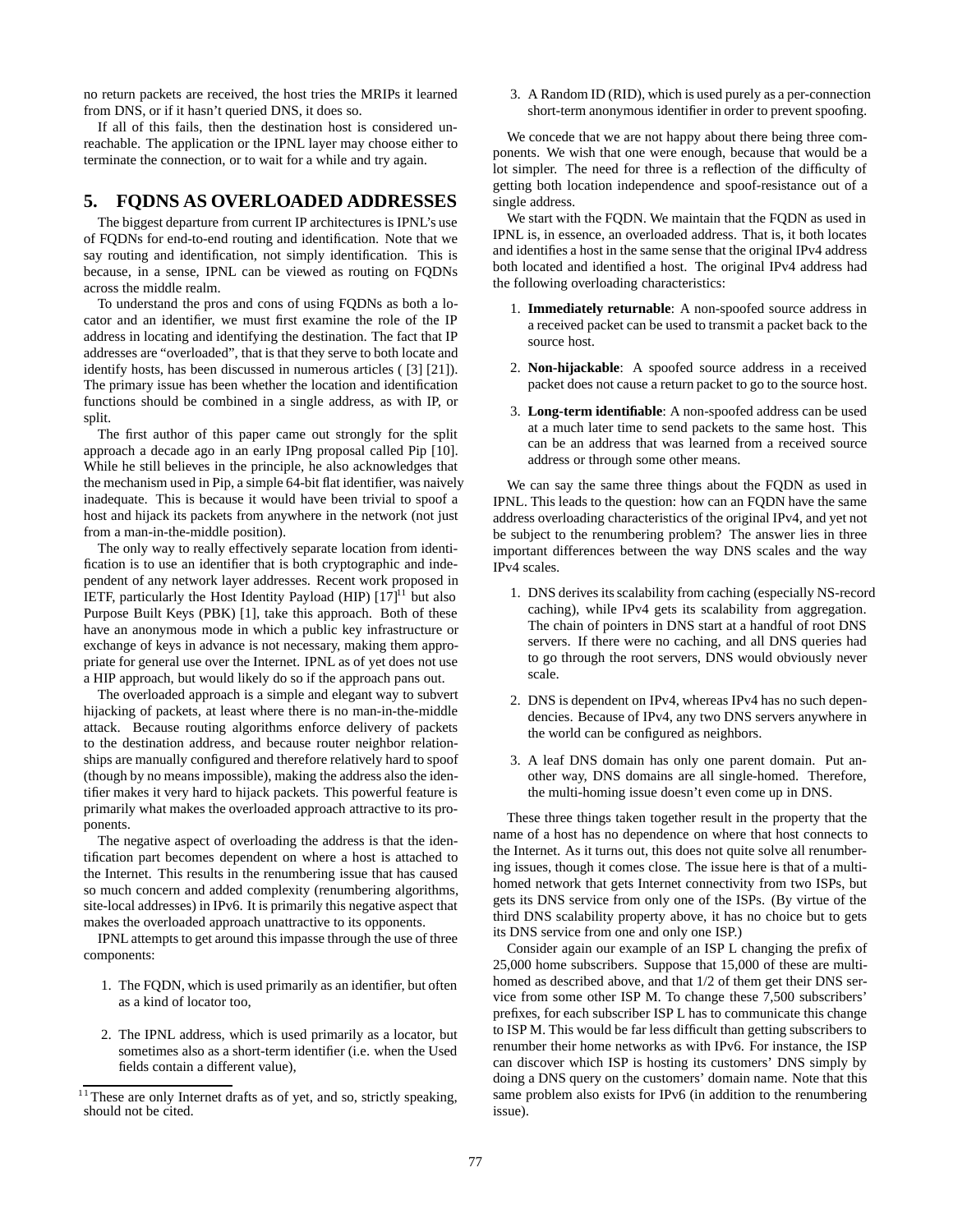There are some other important limitations regarding the use of FQDNs as overloaded addresses. The main limitation is that, to return a received packet, the returning host must do a DNS lookup in the return direction to prevent a spoofed source FQDN successfully hijacking a packet. A rogue host would have to hack into DNS to hijack packets. While this extra DNS lookup is an acceptable overhead for many cases, particularly peer-to-peer, it is no good for heavily loaded servers. The cost of doing the DNS lookup in the return direction for every received connection is too high for such servers, and could be used against the server in a Denial of Service (DoS) attack. Note that this applies only to packets that cross the middle realm. Behind a frontdoor, a traditional routing algorithm (FQDN-based) prevents hijacking in exactly the same way that IP routing algorithms do today.

Another limitation is that we cannot efficiently include a pair of FQDNs in every packet. The IPNL address, including the Used fields, and the RID are used to overcome these two weaknesses.

As described in Section 4.1, when an IPNL host talks to another IPNL host, its IPNL layer keeps an FQDN and a list of one or more IPNL addresses for the other host. Any of these (the FQDN and the IPNL addresses) can act as overloaded addresses once they are "securely" obtained<sup>12</sup>.

The question is, given that an IPNL host has an FQDN that it trusts, how does it obtain IPNL addresses that it can also trust? The simplest answer is for the host to do a DNS lookup on the FQDN. This approach always applies to the initiating host. It also applies to respondent hosts that can afford the extra overhead.

The only case remaining is where the respondent host cannot afford the extra overhead of a DNS lookup. Specifically, this is the case of hosts anonymously accessing a heavily loaded server. By anonymous, we mean the case where the server does not care "who" is accessing it (or if it does, it resolves that at higher layers, for instance using a cookie or a login/password). The only thing it cares about, at least at the network layer, is that once it does identify a host, packets sent to the identified host indeed go to that  $\text{host}^{13}$ .

For these anonymous accesses, the IPNL address in the first packet received is, by definition, trusted. Even if the initiating host is lying about its FQDN, the respondent host doesn't care. Because it is an anonymous access, all the respondent host cares about is that packets returned to the initiating host get to the initiating host. Of course, if the respondent host is logging information about the access, it must log both the FQDN and the IPNL address as a unit. It cannot log only the FQDN and assume that the IPNL address is the right one for that FQDN.

Note that a host lying about its FQDN (for anonymous accesses) does not affect traffic for the host that genuinely owns that FQDN. This is because IPNL does not generalize about FQDNs not learned from DNS. It isolates all knowledge about FQDNs and IPNL addresses to the individual connections that produced that knowledge.

For example, say host X has address Xa and FQDN X.com. Another host Y has address Ya, and pretends to have FQDN X.com. Host Y anonymously accesses respondent host R with address Ya and FQDN X.com. R creates a record for this specific connection (i.e. the port numbers and protocol), and remembers that the host has FQDN X.com and address Ya. Next host X accesses respondent host R with address Xa and FQDN X.com. R simply creates another record for this specific connection and does not associate the two connections in any way. In other words, it never tries to

send a packet for host X's connection to Ya, nor does it try to send a packet for host Y's connection to Xa.

The tricky part comes when packets to and from an initiating host need to go through a different frontdoor than the one learned in the initial packet. This must be done in an efficient and trusted way.

The efficiency comes from the use of the Used fields, as already described in Section 4. We mention it again here just to point out the architectural role that the IPNL address fields are playing when a packet with new Used fields arrives. Specifically, the Used fields play the role of the "true" source address (the one that can be used to return packets), and the source IPNL address plays the role of an identifier only. In other words, the source IPNL address tells the host who the packet came from, and the Used fields provide a new overloaded address that should be used subsequently.

The RID is used to prevent a rogue host from trivially spoofing the Used fields to hijack packets, and works as follows: The initiating host picks a different random value for the RID for each connection. All packets in either direction for that connection contain the RID. Because a hijacking host cannot easily guess the RID, the respondent host can trust that the IPNL learned from the Used fields is indeed from the true initiating host. Of course the RID does not protect against MITM attacks. For this, true security is needed (HIP or IPsec). The same can be said for IPv4 or IPv6. Neither of these are secure against a MITM attack in the absence of true security. Note that the RID can also be used for mobility while providing the same amount of hijack protection for anonymous access.

As already mentioned, we are not entirely happy with the fact that IPNL requires three different mechanisms to achieve the level of hijack resistance that IPv4 has. The whole thing has a certain cobbled together feel about it that smacks of lacking a strong architectural principle. The thing it lacks is that the architectural principle that it does have—an overloaded address (the FQDN) with scalability based on caching rather than aggregation—is not usable in the common case of a heavily loaded server.

A stronger architectural principle from which IPNL might benefit is a cryptographically strong host identifier. In HIP, the identifier is a 128-bit hash of a public key which is subsequently represented in packets as a 32-bit tag (specifically, the IPsec SPI [15]). If used in IPNL, the host identifier would take the place of the RID.

A cryptographic identifier could also potentially take the place of the Used fields. This is because the originator of the packet would be identifiable from the host identity alone, so the source MRIP could always be that of the frontdoor through which the packet actually passed.

HIP is still in the process of receiving community review, so it is premature to say whether it or something similar will suffice. HIP certainly has some cost associated with it—a Diffie-Hellman key exchange in a four packet handshake. It is possible that these costs are also prohibitive for the heavily loaded server case. Having said that, HIP has a cookie challenge mechanism that makes DoS attacks harder, so in certain ways it improves the situation for heavily loaded servers.

## **6. PERFORMANCE EVALUATION**

We prototyped IPNL in the Linux 2.2.16 kernel by implementing the nl-router functionality in Click [16], and the host functionality in the Linux TCP/IP stack. We altered about 50 files, most of them under the net/ipv4 kernel source subtree, to fully implement the host unicast algorithms, and added a new element directory called ipnl under the elements subtree to implement the internal and frontdoor nl-router algorithms. The prototype testbed consisted of

 $12$  We "secure" in quotes here because we don't mean strong security. There are no secret keys or encryption involved.

 $13$  We assume that if a respondent host does care about nonanonymous accesses at the network layer, it has the wherewithal to learn the MRIPs of the host in advance.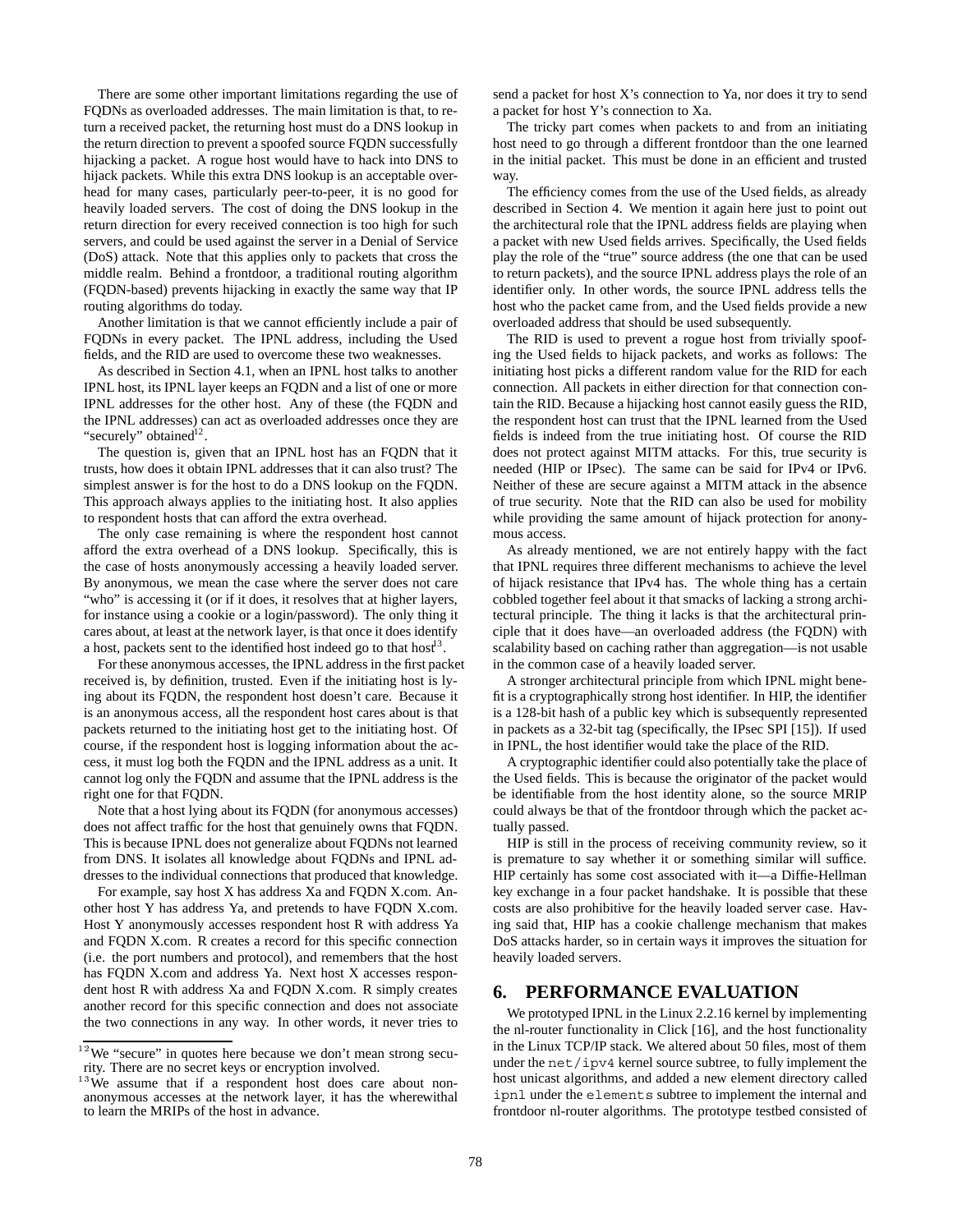8 Linux boxes acting as end-hosts—4 each in 2 sites, with each site consisting of 2 realms, and another 8 Linux boxes acting as nlrouters, with an internal nl-router for each realm, and 2 frontdoor routers for each site. Each realm was configured with one DNS zone. We ran a simple BGP-like path vector protocol within each site to propagate both the realm reachability and FQDN routing information. The 2 frontdoor routers were to test the failover and load-balancing characteristics of the routing algorithms (the routing protocol sent traffic from each of the two internal nl-routers in each site to a different frontdoor under normal conditions, and to the remaining frontdoor under one frontdoor failure). Each of the two sites was interconnected by a network of 2 Bay networks Passport 8600 routing switches that forwarded the traffic between the 2 pairs of frontdoors. These routers simulated the middle realm, and could do only native IP forwarding.

We ran "netperf" [18] TCP throughput benchmarks to measure the overhead due to IPNL. The NIC cards used in the Linux boxes were 3Com 3c905B 10/100 Fast Ethernet cards, that could, without IPNL, attain a 99.1 Mbits/sec throughput for a packet size of 1500 bytes. After IPNL layer was added, we could see no degradation in the throughput at all. We also performed latency tests associated with a connection failover due to a frontdoor failure. Using a routing protocol that refreshed routes every 5 seconds, the end-to-end connection was restored after about 3 seconds on average. Using a link-state protocol to propagate the link-down failure event gave much better response times.



**Figure 5: Layout of the Implementation Testbed**

## **7. RELATED WORK**

#### **7.1 Comparison with IPv6**

It is interesting to compare IPNL with various IPv6 transition mechanisms because their addressing and forwarding semantics share some commonality with IPNL. In one of the transitional deployments of IPv6, IPv6 is tunneled over IPv4. A deployment in which only the NAT boxes and hosts spoke IPv6 and always tunneled over IPv4 could be considered an extension of NAT. As it so happens, such an architecture is emerging from ngtrans, the IETF working group responsible for transition from IPv4 to IPv6.

There are two separate ngtrans working group projects contributing to this. Neither project explicitly sees itself as a NAT extension per se. This is purely our interpretation. As such, it should be understood that when we speak of a NAT box in what follows, we are referring to the IPv6 router that is positioned where a NAT box is normally positioned: between a site using private IPv4 addresses, and the globally routable IPv4 infrastructure. We call this NAT box a v6NAT box.

One of the projects, called 6to4 [2], uses the global IP address of the v6NAT box<sup>14</sup> as the prefix of the IPv6 addresses assigned to hosts behind the v6NAT box. When a packet with a 6to4 address arrives at a v6NAT box on its way out of a site, the v6NAT box reads the IPv4 address from the 6to4 prefix, writes it into the destination IPv4 address field of the tunneling IPv4 header, and transmits it across the globally routable IPv4 backbone.

The other project, called ISATAP [24], is much more recent. With ISATAP, the IPv4 address of the host is embedded in the lower 64 bits of the IPv6 address. As with 6to4, a v6NAT uses the embedded IPv4 address to automatically generate the appropriate tunneled IPv4 header In the case of ISATAP, however, the automatic tunnel is created by the v6NAT receiving a packet from the globally routable IPv4 backbone destined for a host behind the v6NAT box.

6to4 and ISATAP are unique among IPv6 transition tools in that they alter the semantics of the IPv6 address and the operation of the IPv6 forwarding engine! Without 6to4 or ISATAP, the IPv6 address is treated as a simple bit-wise best-match routing table lookup to determine the next hop IPv6 node. With 6to4 or ISATAP, a simple best-match routing table lookup is no longer enough to determine the next-hop: the router must additionally find a specific field in the IPv6 address and use that to determine the next hop. It is this change in the semantics of the IPv6 address to accommodate IPv4 that leads us to characterize 6to4+ISATAP as a NAT-extended architecture.

The primary objection to a v6NAT approach might be that it does not improve the scaling characteristics of the Internet, since IPv4 would continue to run as-is. While this is true, we point out that there is concern that even "native" (non-6to4) IPv6 will not improve on this situation even after it is widely deployed. This is because the renumbering requirements of IPv6 and complexities of multi-homing may result in individual site prefixes being advertised across the Internet core. Indeed there is enough concern here that the IETF has chartered a new working group specifically to look at these issues [22].

The primary difference between IPv6 tunneled over IPv4 and IPNL is that, even with 6to4+ISATAP, hosts must be aware of their address prefixes and must renumber when necessary. Another major difference is that once two IPv6 hosts start communicating with a given pair of addresses, they cannot change addresses, for instance, because of problems at the ISP connection point.

The GSE proposal of Mike O'Dell [7] proposed fully separating the identifier portion of the IPv6 address (the lower 64 bits) from the prefix (the upper 64 bits). The purpose of this was, among other things, to allow site multihoming by being able to change the prefix while still identifying the host. In this sense, GSE has parallels with IPNL.

The major problem with GSE is that the identifier could not be used to do DNS (or any other kind of) lookups to verify the mapping of prefix to identifier. Another problem was that GSE was tied to the IPv6 header, which does not include a Random ID field. As a result, GSE had unresolved hijacking problems.

 $14$ RFC 3056 itself does not refer to NAT boxes, but rather to "6to4 routers" that are "normally the border router between an IPv6 site and a wide-area IPv4 network". This is exactly where the NAT function resides.